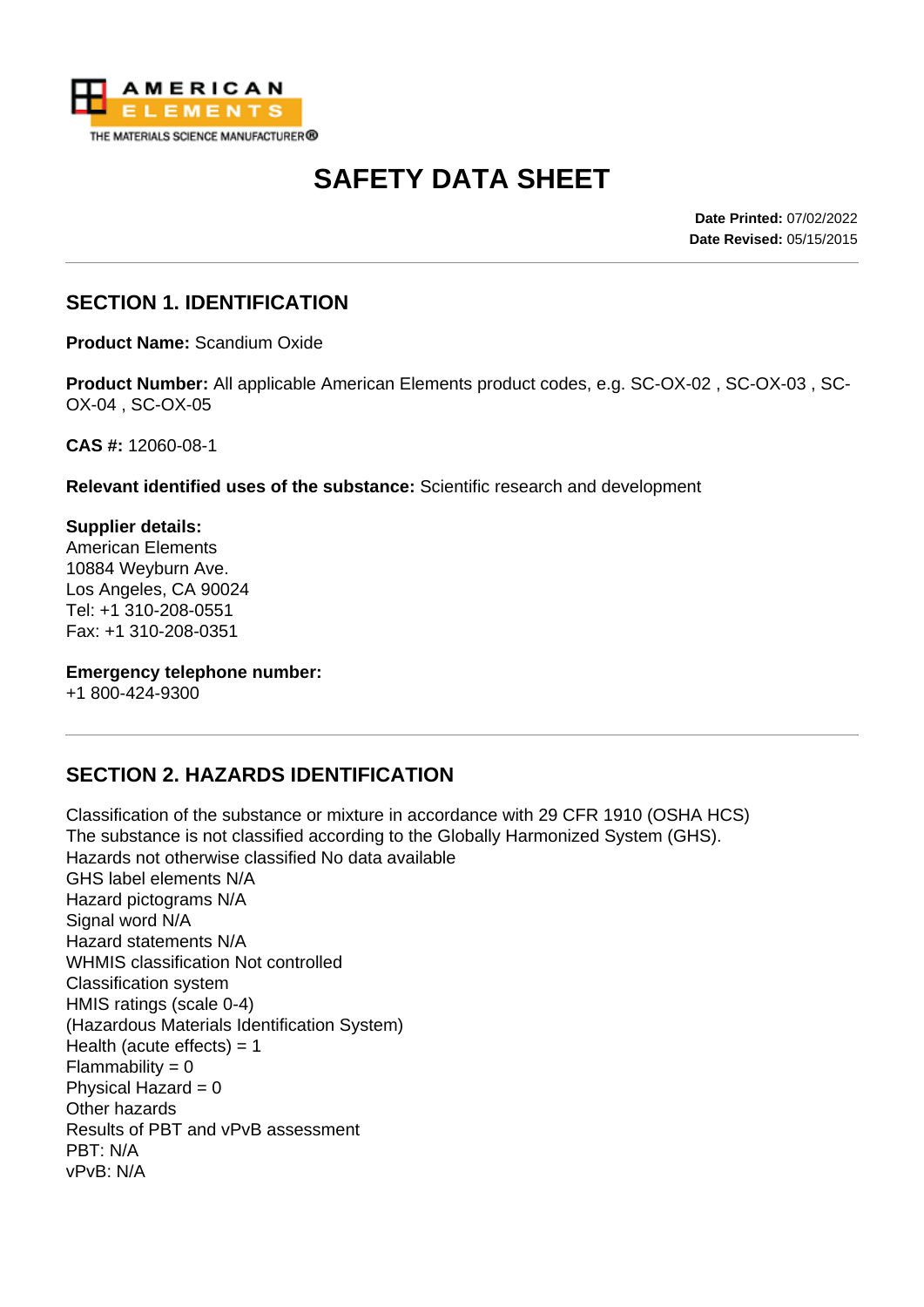### **SECTION 3. COMPOSITION/INFORMATION ON INGREDIENTS**

**Substances** CAS No. / Substance Name: 12060-08-1 Scandium(III) oxide Identification number(s): EC number: 235-042-0

### **SECTION 4. FIRST AID MEASURES**

Description of first aid measures If inhaled: Supply patient with fresh air. If not breathing, provide artificial respiration. Keep patient warm. Seek immediate medical advice. In case of skin contact: Immediately wash with soap and water; rinse thoroughly. Seek immediate medical advice. In case of eye contact: Rinse opened eye for several minutes under running water. Consult a physician. If swallowed: Seek medical treatment. Information for doctor Most important symptoms and effects, both acute and delayed: No data available Indication of any immediate medical attention and special treatment needed: No data available

# **SECTION 5. FIREFIGHTING MEASURES**

Extinguishing media

Suitable extinguishing agents Carbon dioxide, extinguishing powder or water spray. Fight larger fires with water spray or alcohol resistant foam.

Special hazards arising from the substance or mixture If this product is involved in a fire, the following can be released:

Advice for firefighters

Protective equipment:

Wear self-contained respirator.

Wear fully protective impervious suit.

#### **SECTION 6. ACCIDENTAL RELEASE MEASURES**

Personal precautions, protective equipment and emergency procedures

Use personal protective equipment. Keep unprotected persons away.

Ensure adequate ventilation

Environmental precautions: Do not allow product to enter drains, sewage systems, or other water courses.

Methods and materials for containment and cleanup: Pick up mechanically.

Prevention of secondary hazards: No special measures required.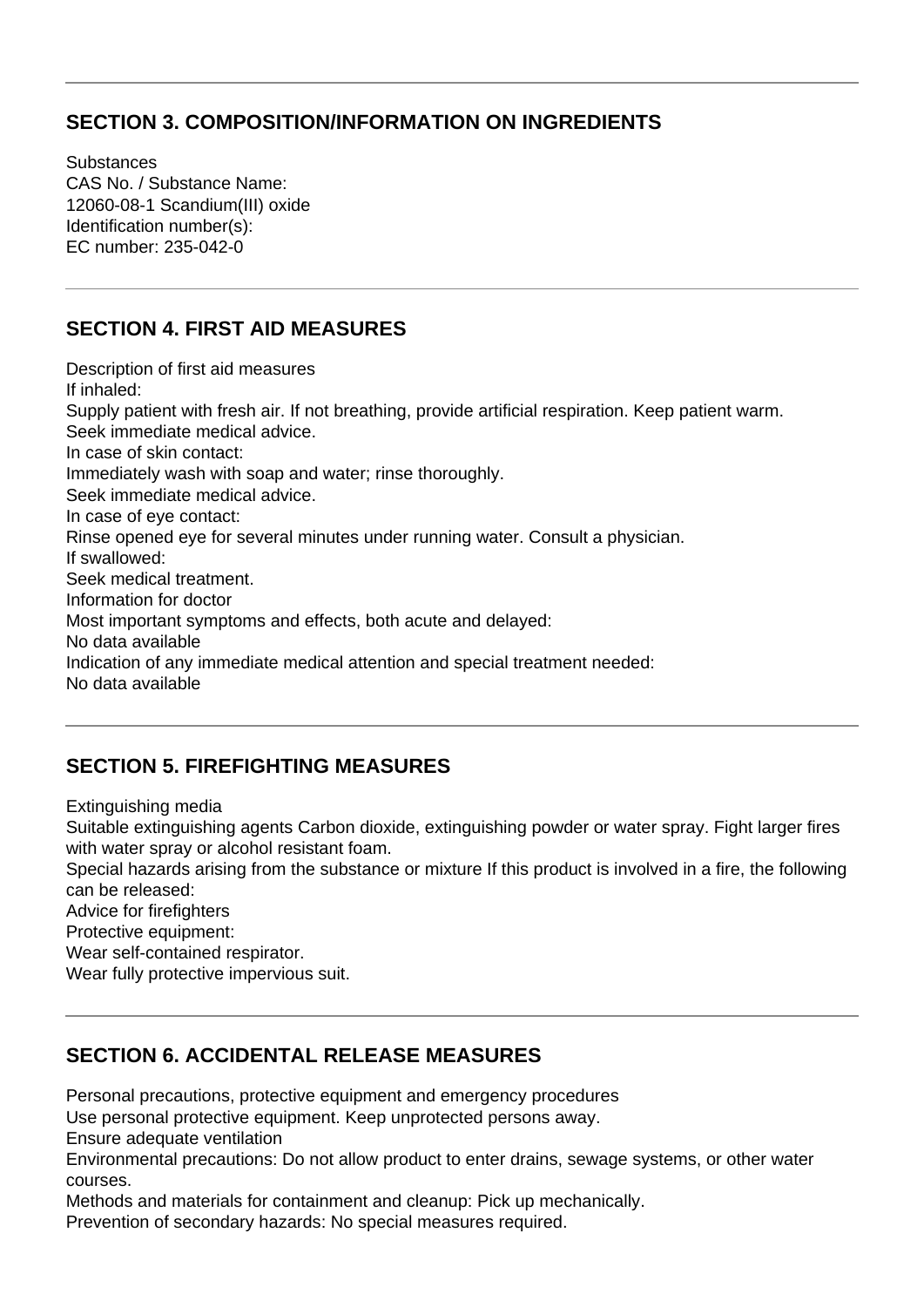Reference to other sections See Section 7 for information on safe handling See Section 8 for information on personal protection equipment. See Section 13 for disposal information.

# **SECTION 7. HANDLING AND STORAGE**

#### **Handling**

Precautions for safe handling

Keep container tightly sealed.

Store in cool, dry place in tightly closed containers.

Information about protection against explosions and fires: No data available

Conditions for safe storage, including any incompatibilities

Requirements to be met by storerooms and receptacles: No special requirements.

Information about storage in one common storage facility: Store away from oxidizing agents.

Further information about storage conditions:

Keep container tightly sealed.

Store in cool, dry conditions in well-sealed containers.

Specific end use(s) No data available

# **SECTION 8. EXPOSURE CONTROLS/PERSONAL PROTECTION**

Additional information about design of technical systems:

Properly operating chemical fume hood designed for hazardous chemicals and having an average face velocity of at least 100 feet per minute.

Control parameters

Components with limit values that require monitoring at the workplace:

None.

Additional information: No data

Exposure controls

Personal protective equipment

Follow typical protective and hygienic practices for handling chemicals.

Keep away from foodstuffs, beverages and feed.

Remove all soiled and contaminated clothing immediately.

Wash hands before breaks and at the end of work.

Maintain an ergonomically appropriate working environment.

Breathing equipment: Use suitable respirator when high concentrations are present.

Recommended filter device for short term use:

Use a respirator with type N95 (USA) or PE (EN 143) cartridges as a backup to engineering controls. Risk assessment should be performed to determine if airpurifying

respirators are appropriate. Only use equipment tested and approved under appropriate government standards.

Protection of hands:

Impervious gloves

Inspect gloves prior to use.

The selection of suitable gloves not only depends on the material, but also on quality. Quality will vary from manufacturer to manufacturer.

Material of gloves Nitrile rubber, NBR

Penetration time of glove material (in minutes) 480

Glove thickness 0.11 mm

Eye protection: Safety glasses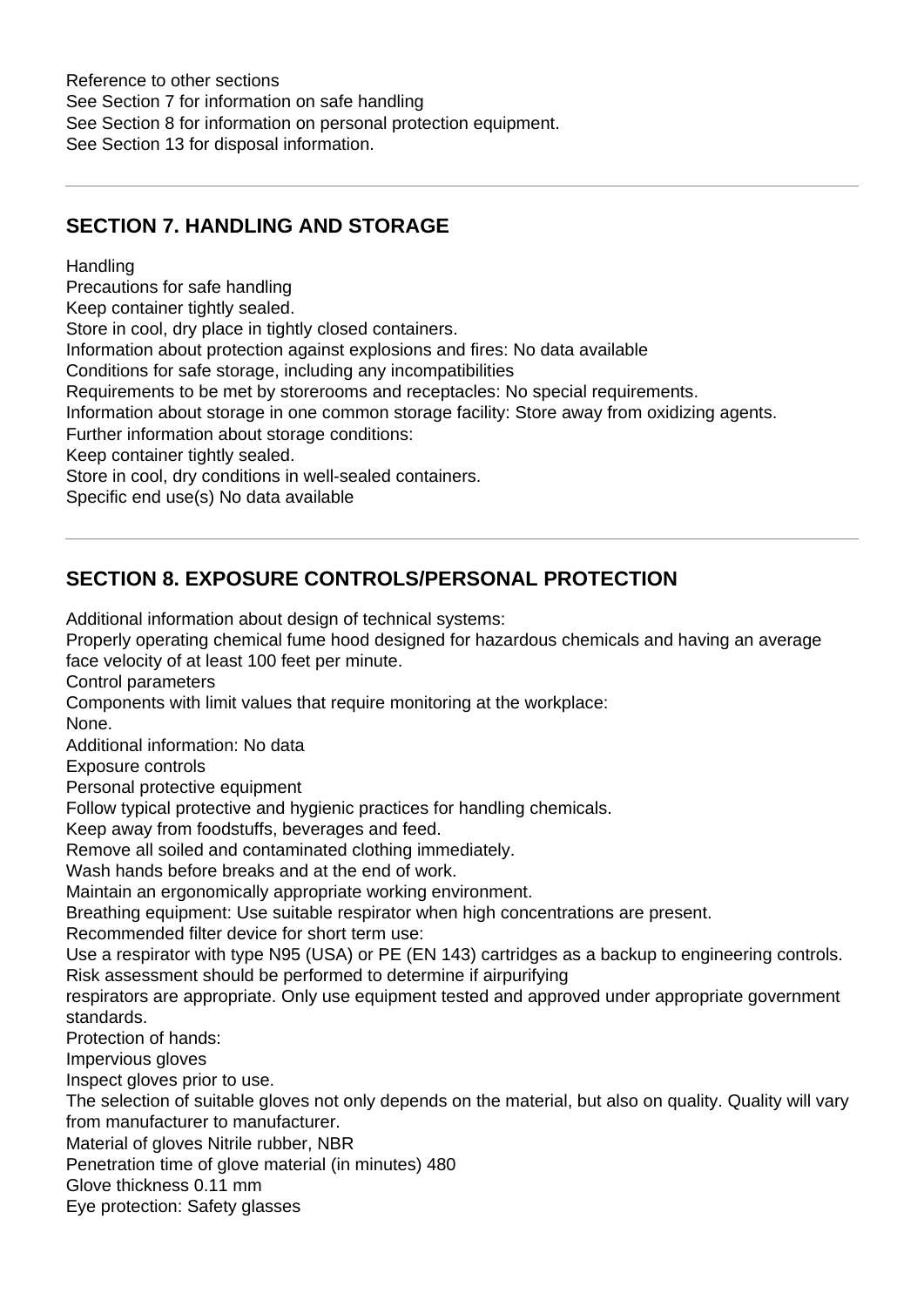# **SECTION 9. PHYSICAL AND CHEMICAL PROPERTIES**

Information on basic physical and chemical properties Appearance: Form: Powder or solid in various forms Color: No data available Odor: Odorless Odor threshold: No data available. pH: N/A Melting point/Melting range: 2485 °C (4505 °F) Boiling point/Boiling range: No data available Sublimation temperature / start: No data available Flammability (solid, gas) No data available. Ignition temperature: No data available Decomposition temperature: No data available Autoignition: No data available. Danger of explosion: No data available. Explosion limits: Lower: No data available Upper: No data available Vapor pressure: N/A Density: No data available Relative density No data available. Vapor density N/A Evaporation rate N/A Solubility in / Miscibility with Water: No data available Partition coefficient (n-octanol/water): No data available. Viscosity: Dynamic: N/A Kinematic: N/A Other information No data available

# **SECTION 10. STABILITY AND REACTIVITY**

Reactivity No data available Chemical stability Stable under recommended storage conditions. Thermal decomposition / conditions to be avoided: Decomposition will not occur if used and stored according to specifications. Possibility of hazardous reactions Reacts with strong oxidizing agents Conditions to avoid No data available Incompatible materials: Oxidizing agents

# **SECTION 11. TOXICOLOGICAL INFORMATION**

Information on toxicological effects Acute toxicity: No effects known. LD/LC50 values that are relevant for classification: No data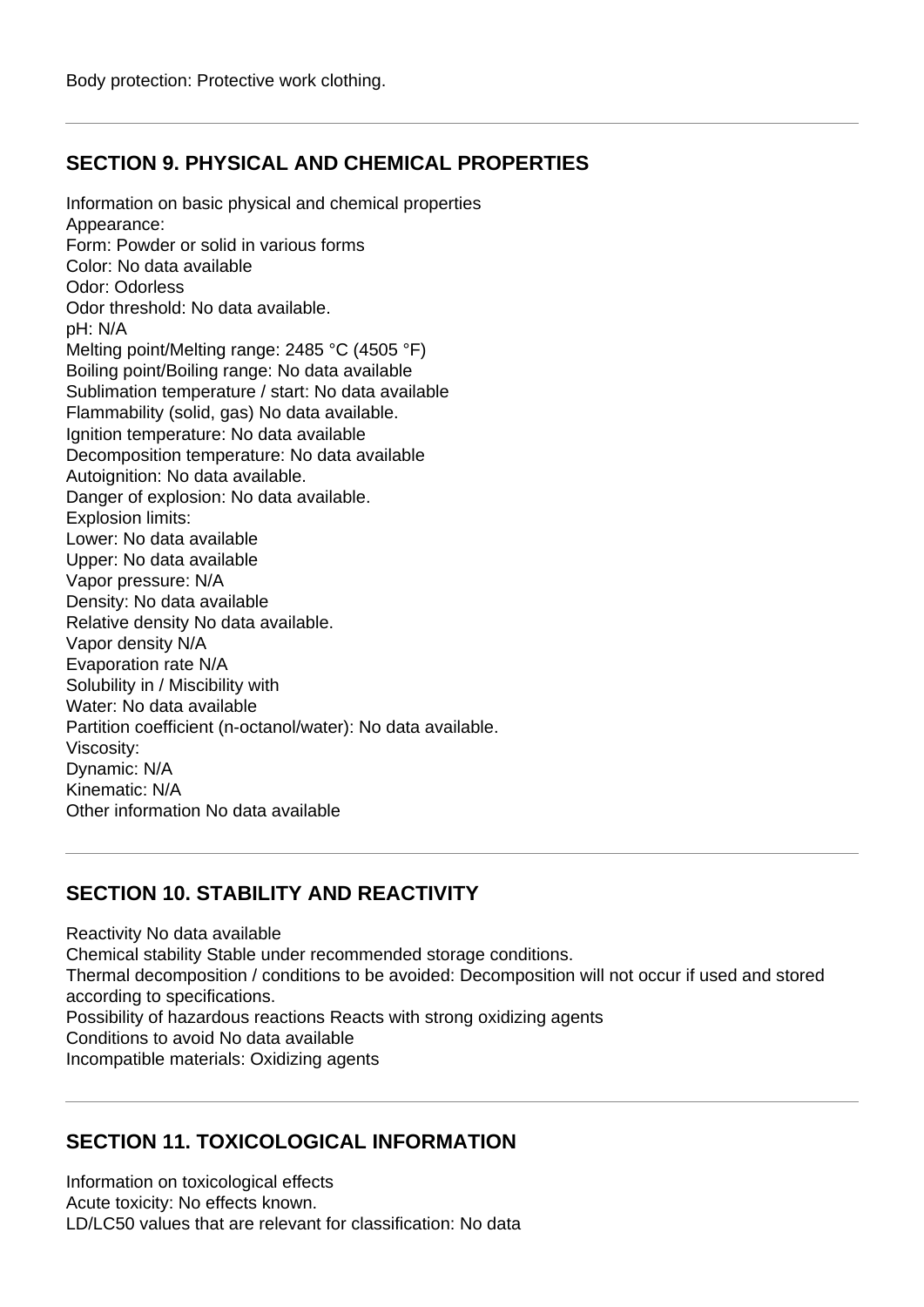Skin irritation or corrosion: May cause irritation Eye irritation or corrosion: May cause irritation Sensitization: No sensitizing effects known. Germ cell mutagenicity: No effects known. Carcinogenicity: No classification data on carcinogenic properties of this material is available from the EPA, IARC, NTP, OSHA or ACGIH. Reproductive toxicity: No effects known. Specific target organ system toxicity - repeated exposure: No effects known. Specific target organ system toxicity - single exposure: No effects known. Aspiration hazard: No effects known. Subacute to chronic toxicity: No effects known. Additional toxicological information: To the best of our knowledge the acute and chronic toxicity of this substance is not fully known.

#### **SECTION 12. ECOLOGICAL INFORMATION**

**Toxicity** 

Aquatic toxicity: No data available Persistence and degradability No data available Bioaccumulative potential No data available Mobility in soil No data available Additional ecological information: Do not allow undiluted product or large quantities to reach groundwater, water courses, or sewage systems. Avoid transfer into the environment. Results of PBT and vPvB assessment PBT: N/A vPvB: N/A

Other adverse effects No data available

#### **SECTION 13. DISPOSAL CONSIDERATIONS**

Waste treatment methods Recommendation Consult official regulations to ensure proper disposal. Uncleaned packagings: Recommendation: Disposal must be made according to official regulations.

#### **SECTION 14. TRANSPORT INFORMATION**

UN-Number DOT, ADN, IMDG, IATA N/A UN proper shipping name DOT, ADN, IMDG, IATA N/A Transport hazard class(es) DOT, ADR, ADN, IMDG, IATA Class N/A Packing group DOT, IMDG, IATA N/A Environmental hazards: N/A Special precautions for user N/A